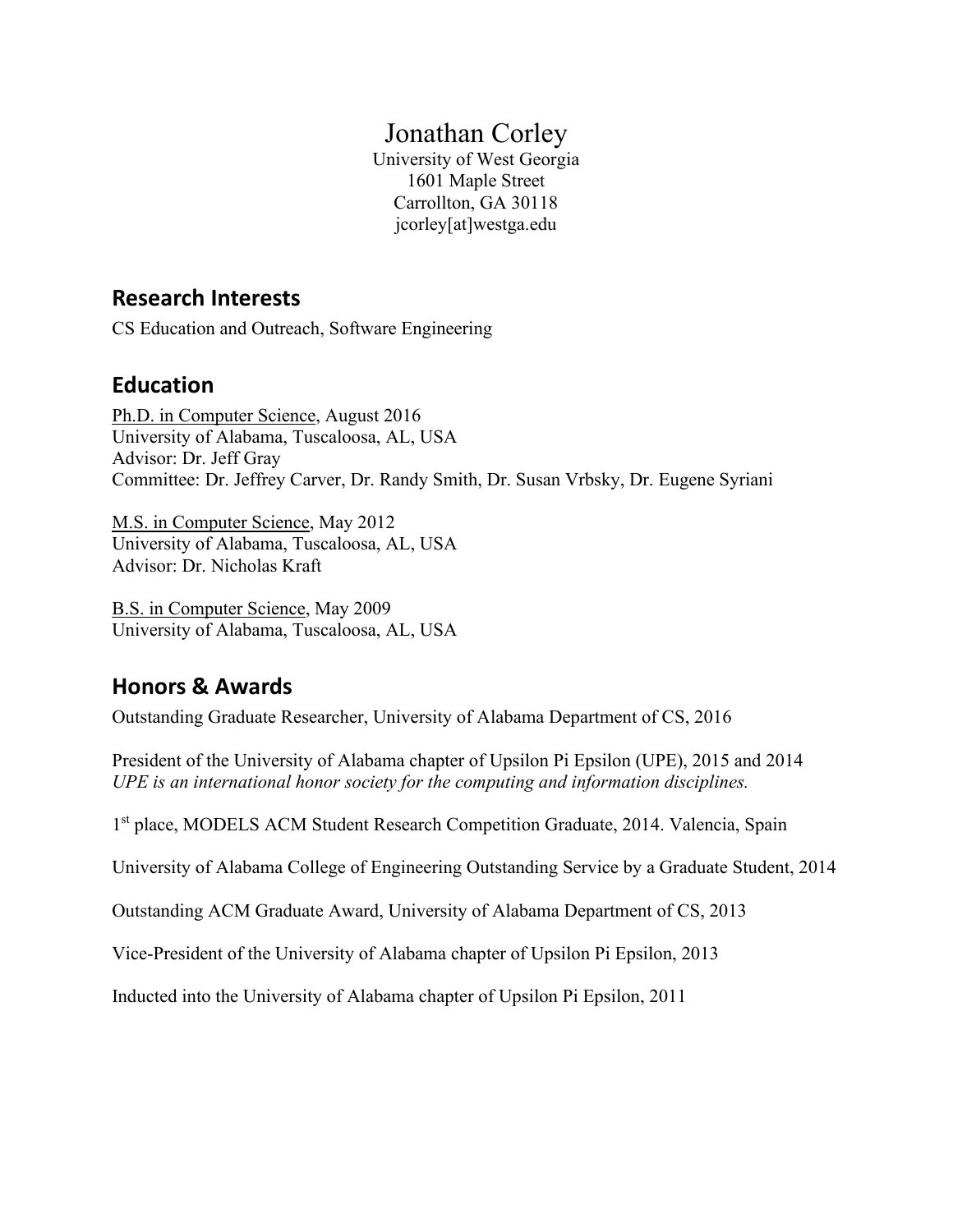# **Publications**

# Refereed Journal and Book Chapter

Jonathan Corley, Brian Eddy, Eugene Syriani, and Jeff Gray "Efficient and Scalable Omniscient Debugging for Model Transformations" In Ghosh, S., Li, J. (Eds.) *Software Quality Journal Special Issue on Program Debugging: Research, Practice and Challenges*. No. 1, January 2017, pp. 7-48

Jonathan Corley, Eugene Syriani, Huseyin Ergin, and Simon Van Mierlo "Cloud-based Multi-View Modeling Environments" In Cruz, A.M., Paiva, S. (Eds.) *Modern Software Engineering Methodologies for Mobile and Cloud Environments*, IGI Global. January 2016, pp. 120-139.

# Refereed Conference, Workshop, and Symposia

Jonathan Corley, Ana Stanescu, Lewis Baumstark, Michael C. Orsega "Paper or IDE? The Impact of Exam Format on Student Performance in a CS1 Course" In *Proceedings of the 51st ACM technical symposium on Computer science education* (SIGCSE '20). Portland, OR. March 2020.

Omar Alam, Jonathan Corley, Constantin Masson, Eugene Syriani "Challenges for Reuse in Collaborative Modeling Environments" In Proceedings of MODELS 2018 Satellite Events (COMMitMDE@MODELS '18). Copenhagen, Denmark. October 2018.

Constantin Masson, Jonathan Corley, Eugene Syriani "Feature Model for Collaborative Modeling Environments" In Proceedings of MODELS 2017 Satellite Events (COMMitMDE@MODELS '17). Austin, TX. October 2017.

Jeff Gray, Michele Roberts, Jonathan Corley "Getting Principled: Reflections on Teaching CS Principles at Two College Board University Pilots*"* In *Proceedings of the 48th ACM Technical Symposium on Computer Science Education (SIGCSE '17).* Seattle, WA. March 2017.

Jeff Gray, Jonathan Corley, Brian Eddy "An Experience Report Assessing A Professional Development MOOC for CS Principles*"* In *Proceedings of the 47th ACM Technical Symposium on Computer Science Education (SIGCSE '16).* Memphis, TN. March 2016. pp. 455-460.

Jonathan Corley, Eugene Syriani, Huseyin Ergin "Modeling as a Service: Scalability and Performance of the Cloud Architecture of AToMPM" In *Proceedings of the 4th International Conference on Model-Driven Engineering and Software Development (MODELSWARD '16).*  Rome, Italy. February 2016. pp. 339-346.

Erwan Bousse, Jonathan Corley, Benoit Combemale, Jeff Gray, and Benoit Baudry "Bringing Efficient Rich Omniscient Debugging to xDSMLs" In *Proceedings of the 8th ACM SIGPLAN International Conference on Software Language Engineering (SLE '15)*. Pittsburgh, PA. October 2015. pp. 137-148.

Jonathan Corley, Brian Eddy, and Jeff Gray "Towards Efficient and Scalable Omniscient Debugging for Model Transformations" In *Proceedings of the 14th Workshop on Domain-Specific Modeling* (DSM@SPLASH '14). Portland, OR. October 2014. pp. 13-18.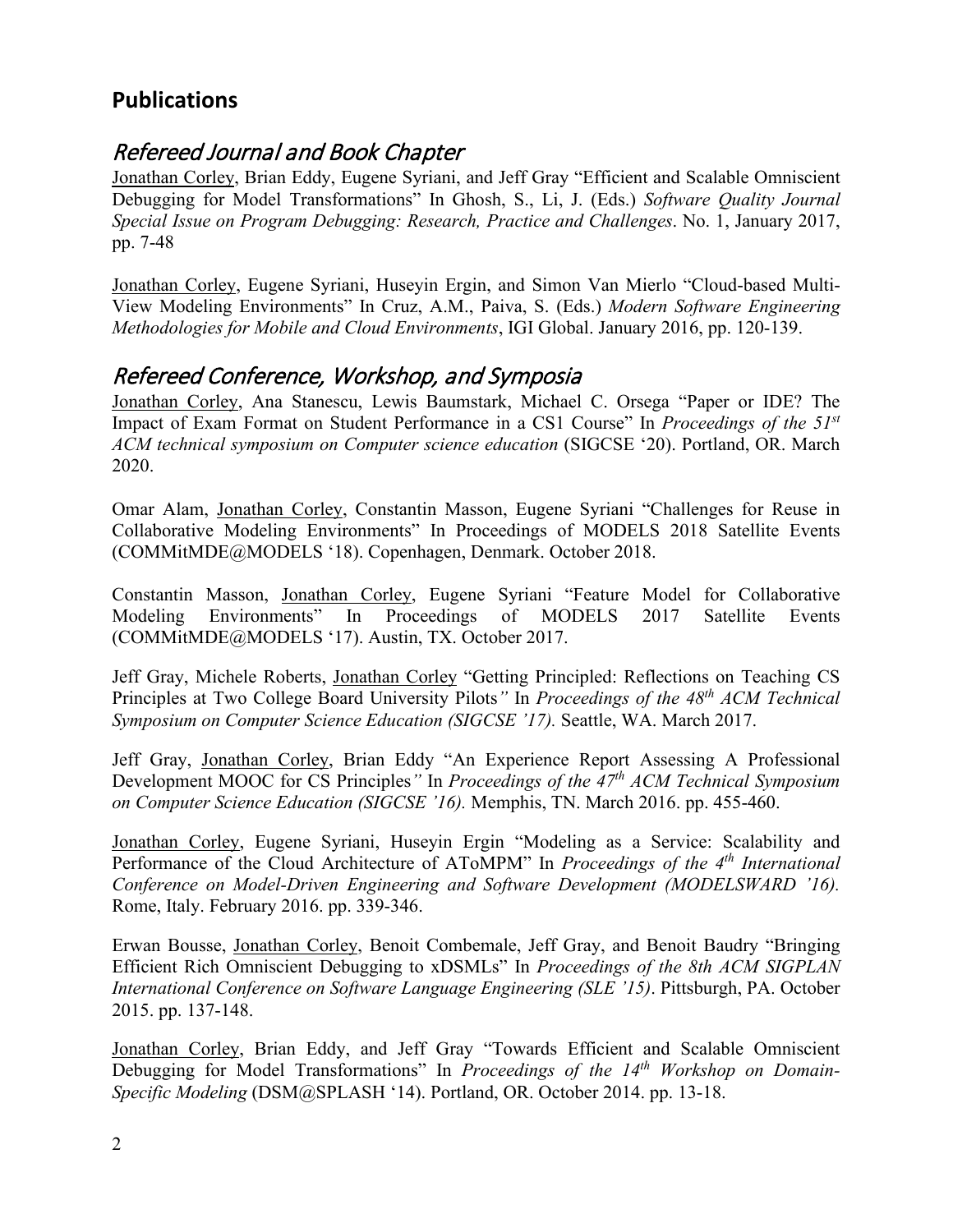Jonathan Corley and Jeff Gray "Supporting Debugging in a Heterogeneous, Globally Distributed Environment" In *Proceedings of the 2nd Workshop on the Globalization of Modeling Languages (GEMOC@MODELS '14)*. Valencia, Spain. October 2014. pp. 63-68.

Jonathan Corley "Exploring Omniscient Debugging for Model Transformations" In *Joint Proceedings of MODELS 2014 Poster Session and the ACM Student Research Competition colocated with the 17th International Conference on Model Driven Engineering Languages and Systems (ACM SRC@MODELS '14)*. Valencia, Spain. October 2014. pp. 63-68.

Jonathan Corley "Debugging for Model Transformations" In *Proceedings of the MODELS 2013 Doctoral Symposium co-located with the 16th International ACM/IEEE Conference on Model Driven Engineering Languages and Systems* (DocSymp@MODELS '13). Miami, FL. October 2013. pp. 17-24.

Amber Wagner, Jeff Gray, Jonathan Corley, David Wolber "Using App Inventor in a K-12 Summer Camp "In *Proceedings of the 44th ACM Technical Symposium on Computer Science Education (SIGCSE '13)*. Denver, CO. March 2013. pp. 621-626.

Jonathan Corley, Dustin Heaton, Jeff Gray, Jeff Carver, Randy Smith **"**Brain-Computer Interface Virtual Keyboard for Accessibility" In *Proceedings of the* 7th IASTED *International Conference on Human-Computer Interaction (IASTED HCI '12)*. Baltimore, MD. May 2012. pp. 199-204.

# Refereed Poster and Abstract

Kim C. Huett and Jonathan Corley "Computational Thinking Integrated into Middle Grades Science Instruction: A Review of the Literature" Association for Educational Communications Convention (AECT '20). November 2020. [link](https://aect2020-aect.ipostersessions.com/default.aspx?s=5A-89-B9-75-C1-B6-2C-6E-22-48-0F-29-13-90-67-22&guestview=true)

Ewan Petersen\*, Carlos Morales, Jonathan Corley, and Brian Eddy "Coding Nation: Gaming Rewards for Coding Practice" In *Proceedings of the 51st ACM technical symposium on Computer science education* (POSTERS@SIGCSE '20). Portland, OR. March 2020.

Kathleen Haynie, Jeff Gray, Sheryl Packman, Carol Crawford, Mary Boehm, and Jonathan Corley "A Final Project Report on CS4Alabama: A Statewide Professional Development Initiative for CS Principles" In *Proceedings of the 48th ACM technical symposium on Computer science education* (POSTERS@SIGCSE '17). Seattle, WA. March 2017.

Julia Bernd, Jonathan Corley "Teach Global Impact: A Resource for CSP (or Any CS Class!)" In *Proceedings of the 48th ACM technical symposium on Computer science education* (Lightning Talks@SIGCSE '17). Seattle, WA. March 2017.

Brian P. Eddy and Jonathan Corley "Searching for Answers: An Exploratory Study of the Formation, Use, and Impact of Queries during Debugging" In *Proceedings of the companion publication of the 2014 ACM SIGPLAN conference on Systems, Programming, and Applications: Software for Humanity* (POSTERS@SPLASH '14). Portland, OR. October 2014. pp. 51-52.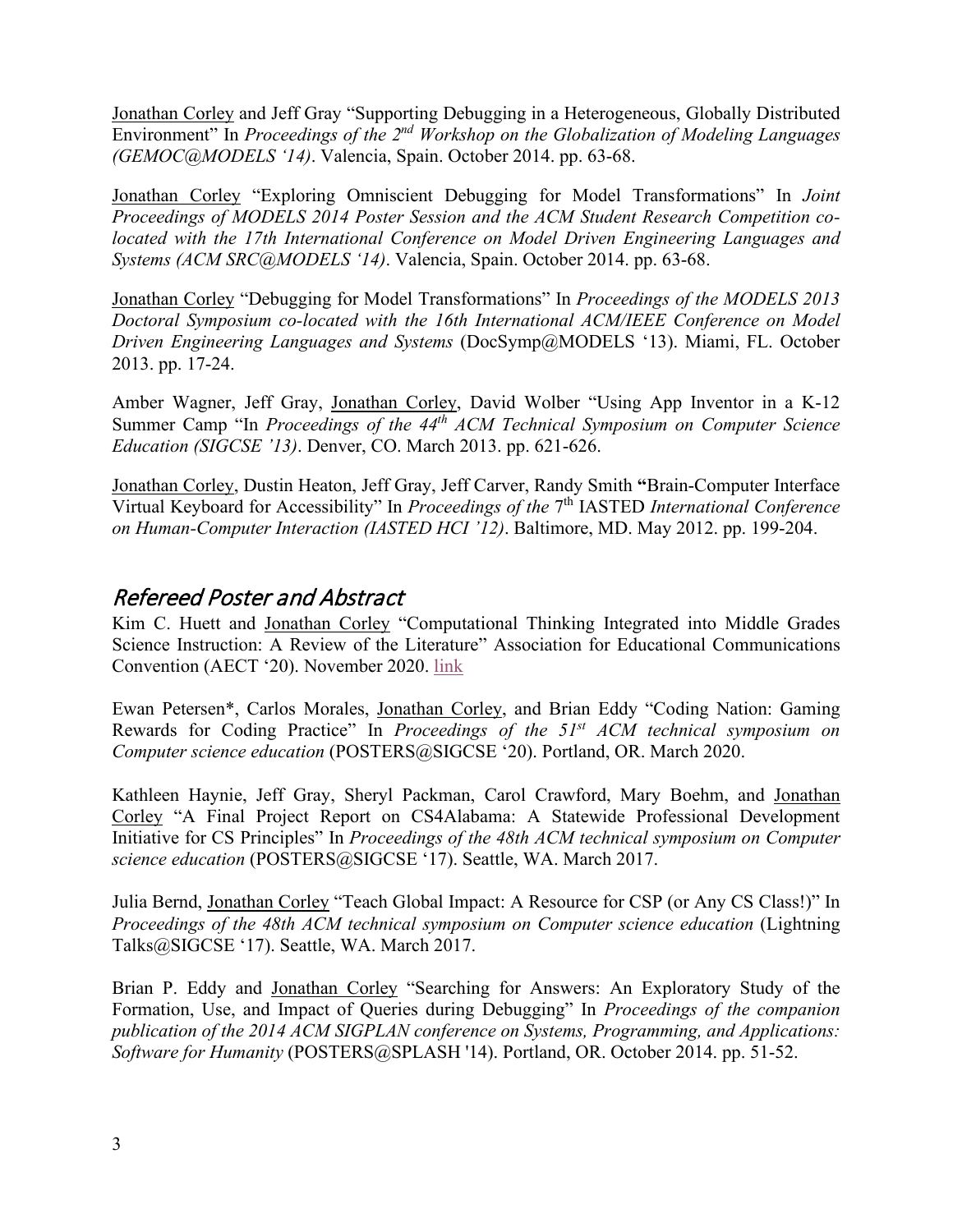Jonathan Corley, Eugene Syriani "A Cloud Architecture for an Extensible Multi-Paradigm Modeling Environment" In *Joint Proceedings of MODELS 2014 Poster Session and the ACM Student Research Competition co-located with the 17th International Conference on Model Driven Engineering Languages and Systems* (POSTERS@MODELS '14)*.* Valencia, Spain. October 2014. pp. 6-10.

Jeff Gray, Mokter Hossain, Jonathan Corley, Amber Wagner, Cassidy Lamm, Mary Boehm, Carol Crawford, Kathleen Haynie, Sheryl Packman, Deepa Muralidhar, Jeff Baker, Roy Black, Sandy Falgout, Leella Holt, Albert Lilly, Gina McCarley, James Morse, Jennie Rountree, Jill Westerlund, and Carol Yarbrough "A First-Year Experience Report on a Model for Statewide Deployment of CS Principles Courses" In *Proceedings of the 45th ACM technical symposium on Computer science education* (POSTERS@SIGCSE '14). Atlanta, GA. March 2014. pp. 724.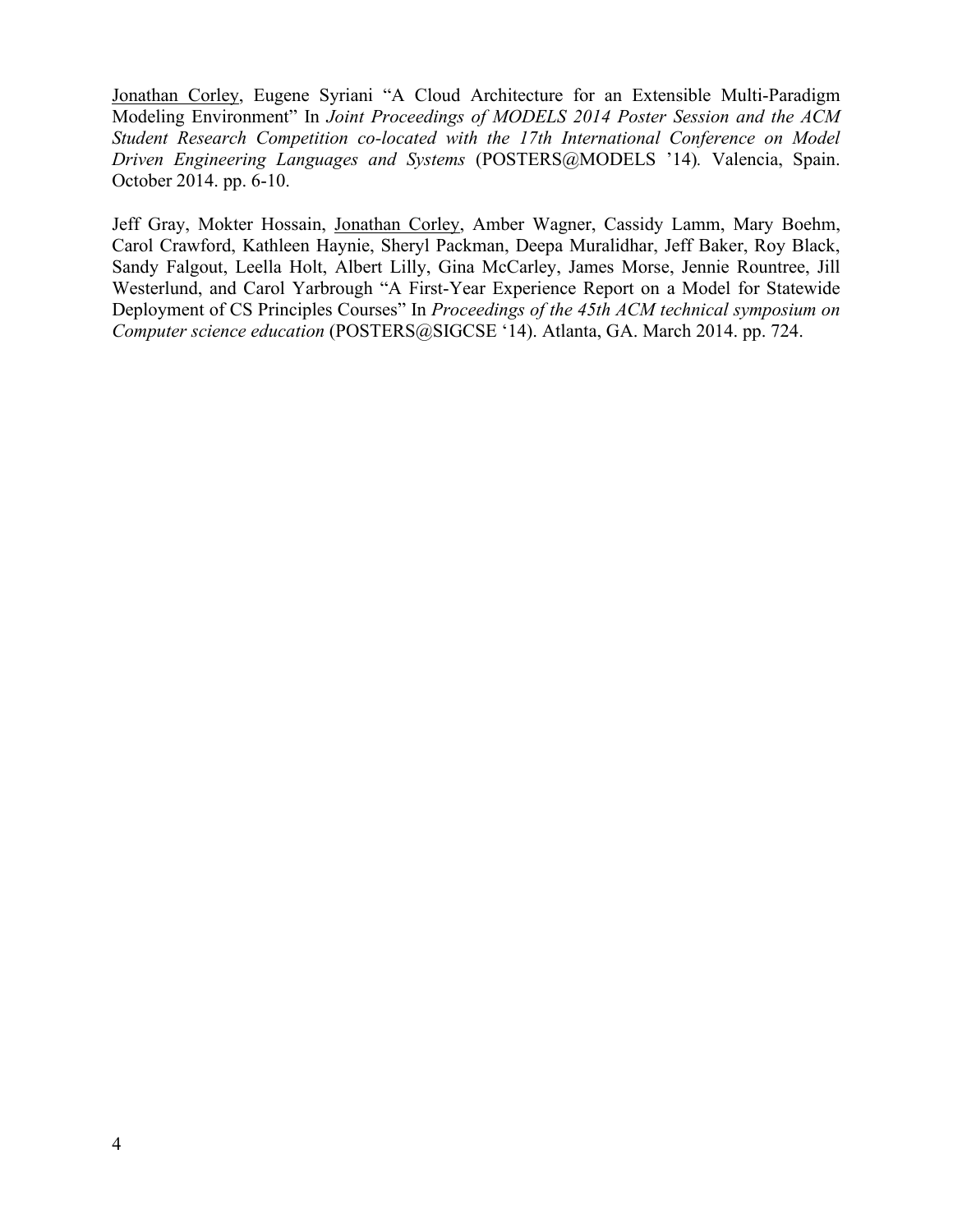# **Teaching & Outreach**

# Teaching Experience

### Assistant Professor, University of West Georgia

Special Topics: Introduction to DevOps Fall 2021

Description: The course will introduce the basic principles (e.g., the Three Ways of DevOps) and practices (e.g., Continuous Integration) of DevOps. Students will be introduced to appropriate modern tools in support of implementing DevOps practices. Furthermore, students will gain experience in applying DevOps practices with an Agile Software Development Process.

Software Engineering I (CS 3211) *Fall 2021, Fall 2020, Fall 2019, Fall 2018, Fall 2017*

Description: An introduction to the software development life cycle and contemporary software development methods. This course places special emphasis on object-oriented systems. Students are expected to complete a medium scale software project.

#### Computer Science I (CS 1301)

*Summer 21, Fall 20, Summer 20, Fall 19, Summer 19, Fall 18, Summer 18, Spring 18, Fall 17, Summer 17, Spring 17, Fall 16*

Description: This course explores the three fundamental aspects of computer science--theory, abstraction, and design--as the students develop moderately complex software in a high-level programming language. It will emphasize problem solving, algorithm development, and objectoriented design and programming. The course assumes prior experience in programming.

Capstone (CS 4982) *Spring 2021, Spring 2020, Spring 2019*

Description: This course integrates core topics of computer science body of knowledge, teamwork, and professional practices through the implementation of a large scale project.

Software Engineering II (CS 3212)

*Spring 2021, Spring 2020, Spring 2019, Spring 2018*

Description: Software development methods for large-scale systems. Management of software development projects. Software engineering standards. Students are expected to complete a large-scale software project.

Computer Science II (CS 1302)

*Spring 2017*

Description: This course continues the exploration of theory, abstraction, and design in computer science as the students develop more complex software in a high-level programming language.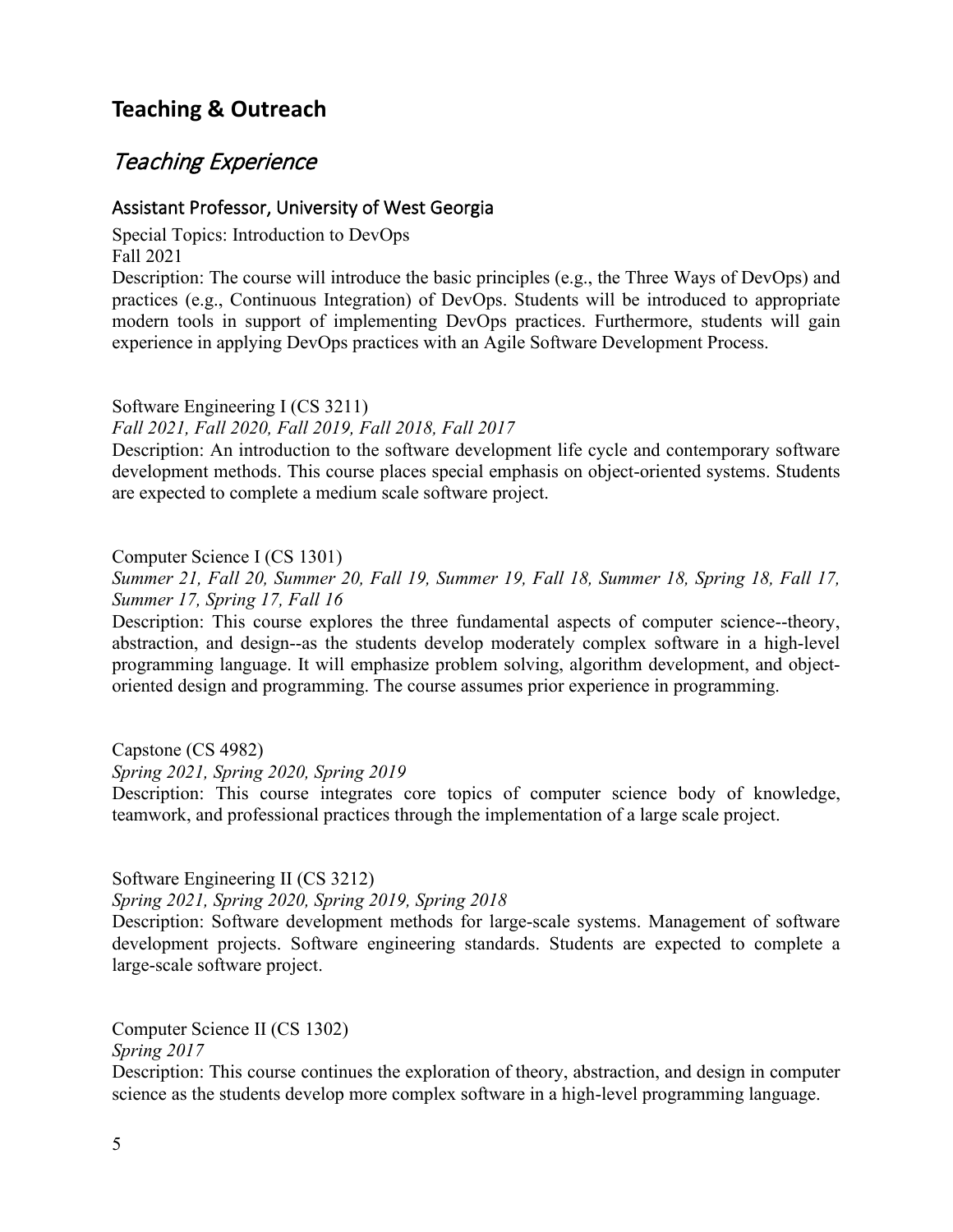Special Topics – Software Design (CS 4985) *Fall 2016*

Description: This course introduces students to software design with three central goals. First, students learn how to evaluate software design beyond runtime performance and memory consumption. The course includes general concerns (e.g., extensibility and modularity) and basic Object-Oriented design principles (e.g., single responsibility principle). Second, students learn key software design and architectural patterns (e.g., model-view-controller), and how these patterns can be applied to new and existing software systems. Finally, students are introduced to modeling and diagramming techniques (e.g., class diagrams) that facilitate reasoning about software design.

### Instructor, University of Alabama

Programming II (CS 250)

*Spring 2013, Fall 2011*

Description: A continuation of CS 150. Language concepts: modules, encapsulation, classes and objects, and inheritance. Software engineering concepts: unit tests and using a dedicated debugger. System concepts: scripting and compiling.

### Teaching Assistant, University of Alabama

#### Capstone Computing (CS 495)

*Spring 2016, Fall 2015, Fall 2014 taught by Dr. Jeff Gray*

Description: A culminating capstone project course that integrates the skills and abilities throughout the curriculum into a comprehensive design and development experience for computer science majors.

Computer Science Principles (CS 104)

*Fall 2015, Fall 2014, Fall 2013, Fall 2012 taught by Dr. Jeff Gray*

Description: An introductory Computer Science course for non-majors. The course introduces a variety of Computer Science topics including basic procedural programming skills, Abstraction, Algorithms, networks, security, and Big Data along with the ethics and impact of CS in modern society.

### MOOC: Computer Science Principles CS4HS

*Summer 2015 taught by Dr. Jeff Gray*

URL: https://csp-cs4hs.appspot.com/course

Description: Sponsored by Google CS4HS, this course is offered as a Massively Open Online Course (MOOC) designed for high school teachers and introducing the major concepts and variety of resources to aid in teaching AP Computer Science Principles. This course is offered as an online course independent of normal university courses using Google Coursebuilder, Google Forms, and YouTube to host course materials.

Course: Programming II (CS 250) *Spring 2014, Fall 2013, Fall 2010 taught by Dr. Nicholas Kraft Spring 2011 taught by Dr. Marcus Brown*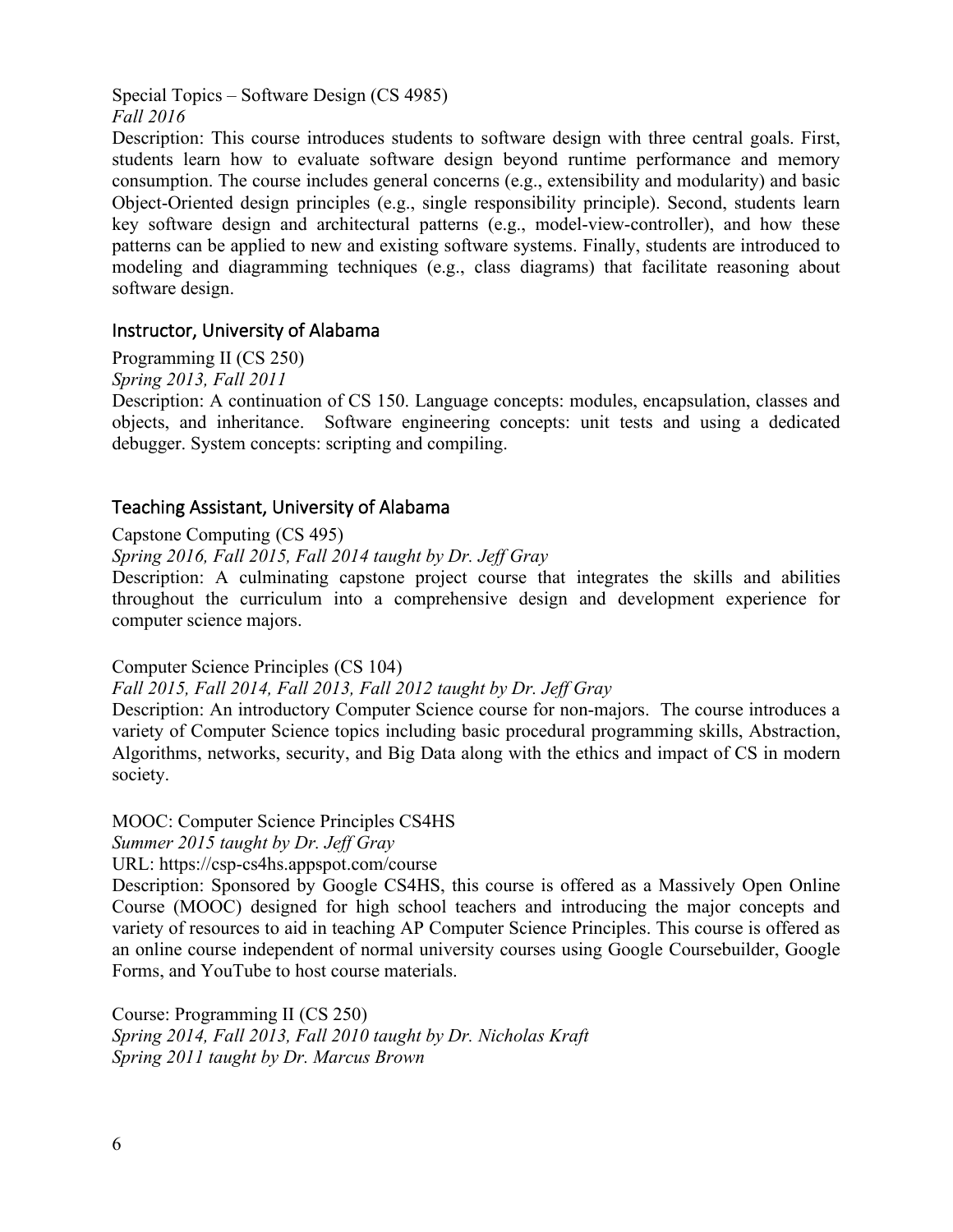### Guest Lecturer, University of Alabama

Testing and Quality Assurance (CS 416)

*Spring 2015 taught by Dr. Jeffrey Carver*

Description: Study of verification & validation and related processes. Topics include techniques and tools for software analysis, testing, and quality assurance.

### Departmental Tutor, University of Alabama

All 3xx and 4xx courses *Spring 2015, Fall 2014*

# Outreach

*UWG Hackathon: Coding for a Better Community* February 2020, February 2019, February 2018

I assisted with judging and mentoring at the University of West Georgia Hackathon in 2018, and worked as co-organizer for the event starting in 2019 focusing on the advanced track which was added in 2019.

*STEM Advisory Board at Mason Creek Elementary August 2018 - Present* I am currently serving as an external advisor for the STEM program at Mason Creek Elementary.

*CTAE Advisory Board Meeting at Carrolton High School*

*October 2020, October 2019* I served as an external CS advisor for the CTAE (Career, Tech, Agricultural Education) advisory board meeting.

*CodeFest at UWF*

### *April 2019, April 2018*

I served as a mentor during this three day hackathon. During these days students participating designed and built a new application around a theme (e.g., 2018 theme was Engagement and Access). During these days, mentors monitored progress of groups assisted with technical and design issues. Additionally, a group of UWG CS students participated developing an application over the three days of the event. The students were supported by travel funding provided by the UWG CS Dept., and I assisted with managing travel for these students to participate in the event.

### *Girls Who Code Group – Mason Creek Elementary March 2019*

I led two sessions of the Girls Who Code group at Mason Creek Elementary covering several unplugged exercises on algorithm development then we collaborated to develop the beginning of a Pacman game (link to Pacman materials).

### *Georgia STEM Day at Mason Creek Elementary May, 2019, May 2018, May 2017*

I was an invited presenter for the Georgia STEM Day event at Mason Creek Elementary. I presented an interactive session where the group collaborated with me to develop a simple game in the SNAP! Environment or complete an unplugged CS activity. The session was run for several groups of  $\sim$ 20 students per group. The groups included  $2<sup>nd</sup>$ ,  $3<sup>rd</sup>$ , and  $5<sup>th</sup>$  grade students.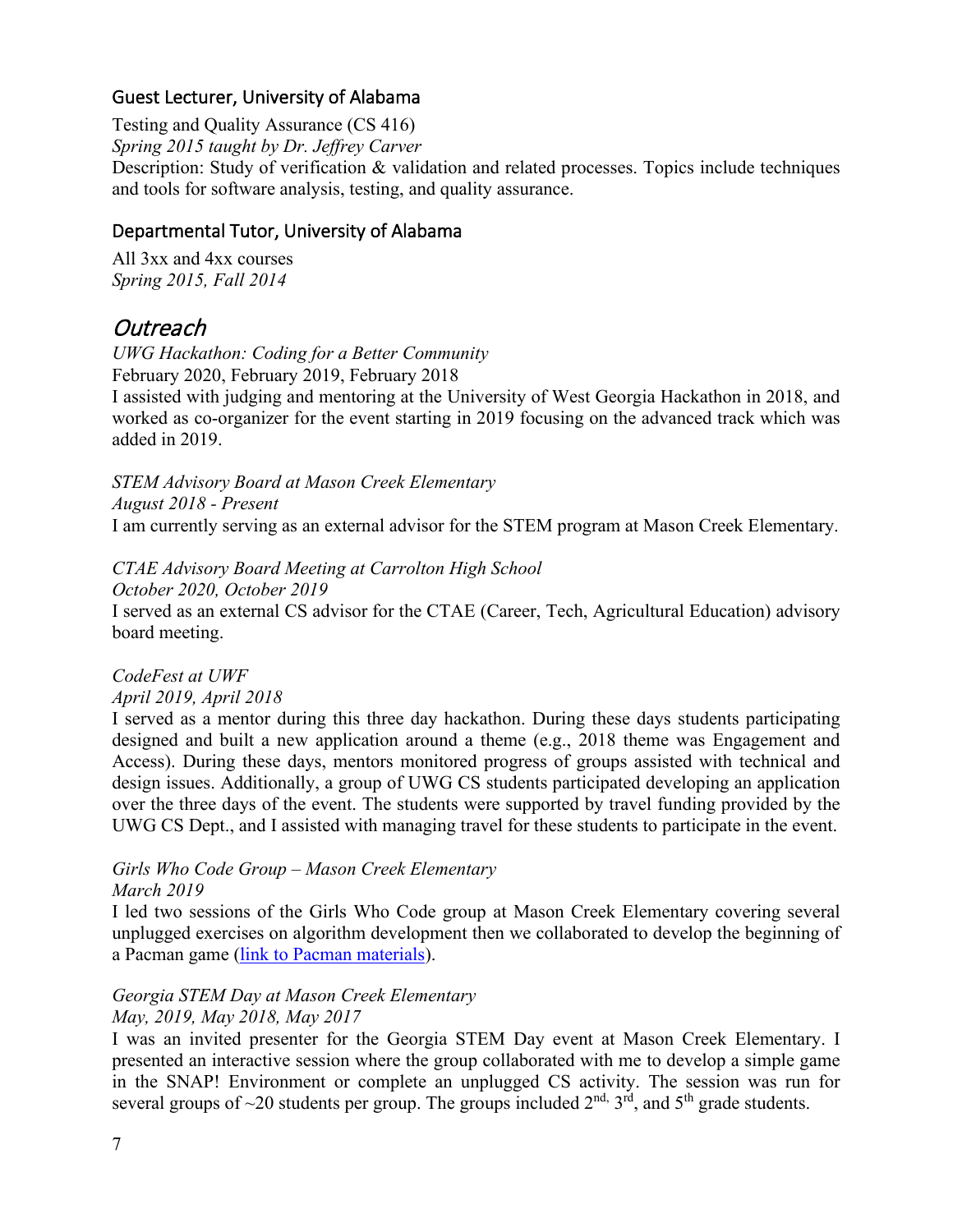#### *Professional Development at Mason Creek Elementary Spring 2018*

I was invited to give an introduction to programming in the SNAP! environment to a group of roughly 40 teachers at Mason Creek Elementary. The overall goal was to train these teachers as part of a STEM training initiative in the Douglas County School system. I met with the teachers for two sessions introducing them to programming basics within the SNAP! environment as well as demonstrating iterative, incremental development with an emphasis on continuous testing and problem decomposition through building a simple game.

### *Computing in the News*

### *September 2016-May 2017*

Computing in the News provide a resource for HS teachers to be able to locate relevant articles for a CS course. The topics are related to computing, and the posts contain a summary of the article along with topics/questions to spark/guide discussion. The project is supported through the NSF funded SInRGI project at Berkeley. As part of the project, I recruited and managed a group of undergraduates at UWG to develop the article summaries described above. The article summaries are posted online as a source of materials for HS teachers.

URL:<http://teachglobalimpact.org/main/news/>

#### *The University of Alabama STEM Entrepreneurship Academy Summer Camp July 2016*

I ran a half-day session introducing basics of computer science with unplugged activities and introducing programming in the SNAP! Environment. The event was attended by high school students from across the state of Alabama. The Summer camp aims to give students an introduction to a breadth of STEM fields with other sessions including Biology, Business, Mechanical Engineering, Mathematics, and more.

### *Annual Alabama Robotics Contest*

### *April 2016, April 2015, April 2014, April 2013, April 2012, April 2011*

I have developed several of the contest problems each year, judged events, assisted with managing setup and disassembly of the contest area each year, managed scorekeeping, and greeted arriving contestants.The Alabama Robotics Contest is an annual event held at the University of Alabama starting in April 2011. The event is open to K-12 students and focuses on providing a low-cost and fun event which promotes CS education for K-12 students. URL:<http://outreach.cs.ua.edu/robotics-contest/>

#### *Programming Lego Mindstorms @ Hale County College and Career Academy February 2016*

I ran a one-day class introducing students at Hale County College and Career Academy to programming basics with the LEGO Mindstorm robots (EV3). Students were introduced to basic programming structures (e.g., decisions and loops) and provided time to work on a competition problem applying the concepts learned. The local instructor was also provided materials to further reinforce the introduced concepts. The students went on to participate in the annual UA Robotics Competition.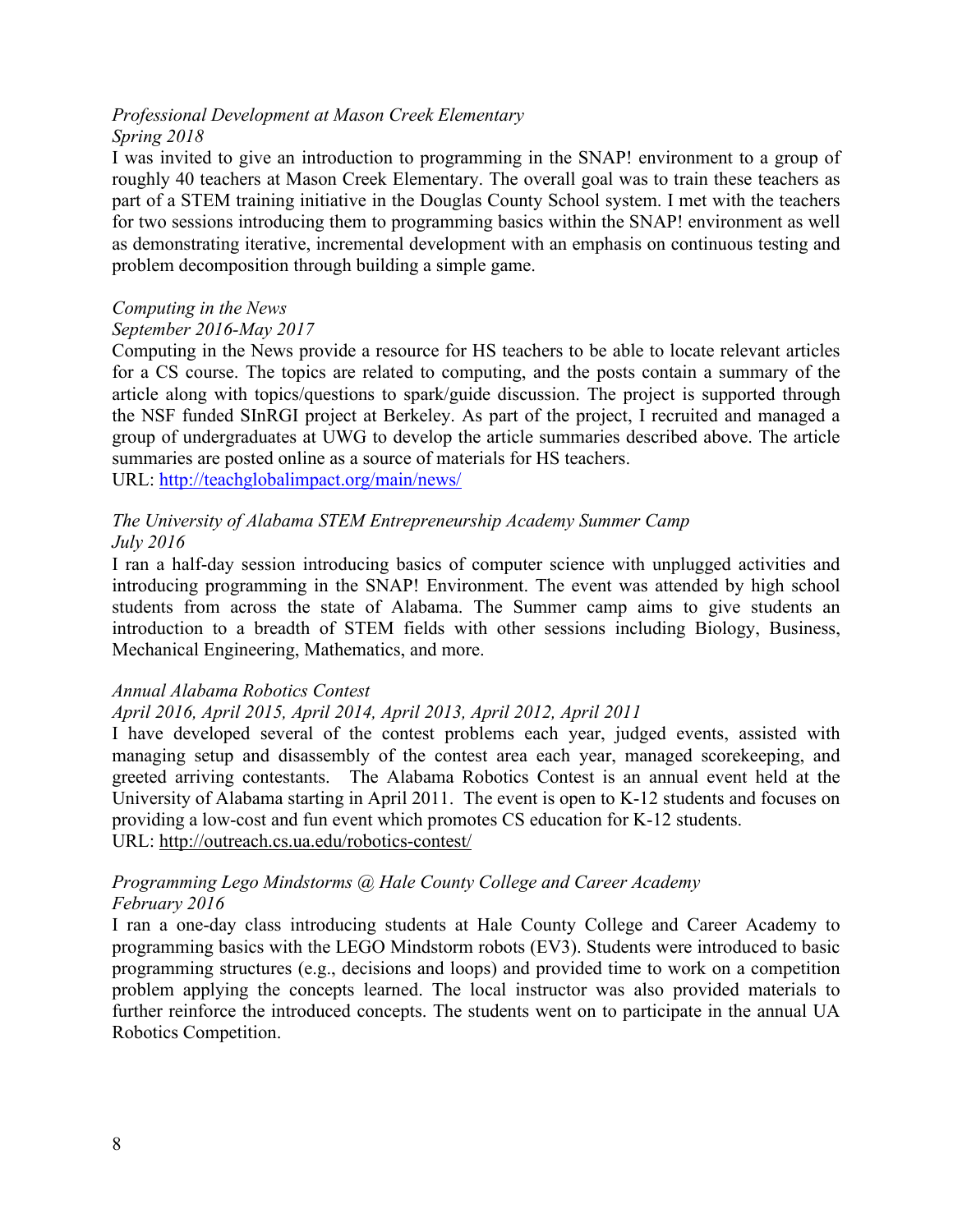#### *Event Captain for Science Olympiad Game On! Event February 2016*

I ran the Game On! event with duties including preparing the game theme, recruiting and preparing volunteers for the event, and managing scorekeeping for the event. Game On! is a onehour programming contest for middle and high school students run as an event at the Science Olympiad competition. The students participating are provided a theme, and then must craft a game within the Scratch environment over the course of the hour.

#### *Head Scorekeeper for Shelton State BEST*

#### *October 2015, November 2014, November 2013, and October 2012*

I ran the scoring table with duties including recording all scores, generating schedules, and managing the field display which contained current scores and schedule. BEST is a robotics contest for middle and high school students which began in 1993 and has expanded from a single site in Texas to many sites over the nation including regional championships.

### *NSF CS4Alabama Professional Development Workshop*

#### *October 2015, July 2015, and July 2013*

I have led several sessions including discussing lessons learned from experiences with grading and assisting students taking CSP, discussing and providing examples (using the SNAP! environment) of applying software engineering practices in course projects, and discussing the use of procedural abstraction in course projects with examples built in the SNAP! environment. I also assisted teachers during both individual and group activities.

### *Computer Science Principles (CSP) CS4HS MOOC*

*Summer 2015*

I assisted developing materials, managing technical resources, and handling student interactions for the CSP CS4HS MOOC run by Dr. Jeff Gray and funded by Google. URL:<https://csp-cs4hs.appspot.com/course>

#### *Alabama Summer Computer Camps*

#### *August 2015, August 2014, August 2013, and August 2012*

I assisted students during individual and group activities. The Alabama Summer Computer Camps span several weeks and are targeted at middle and high school students including international students. The camps utilize the block languages Scratch, Alice, and App Inventor as well as Greenfoot Java to teach CS topics. URL:<http://outreach.cs.ua.edu/camps/>

#### *Robotics Outreach*

#### *Spring 2015, Spring 2014, and Spring 2013*

I led a class which focused on introducing CS topics through the Lego NXT and EV3 programmable robots. The class normally met once per week for 6 weeks at several local elementary schools and a local homeschool group. There were approximately 10-15 students per class with 2-3 classes per year.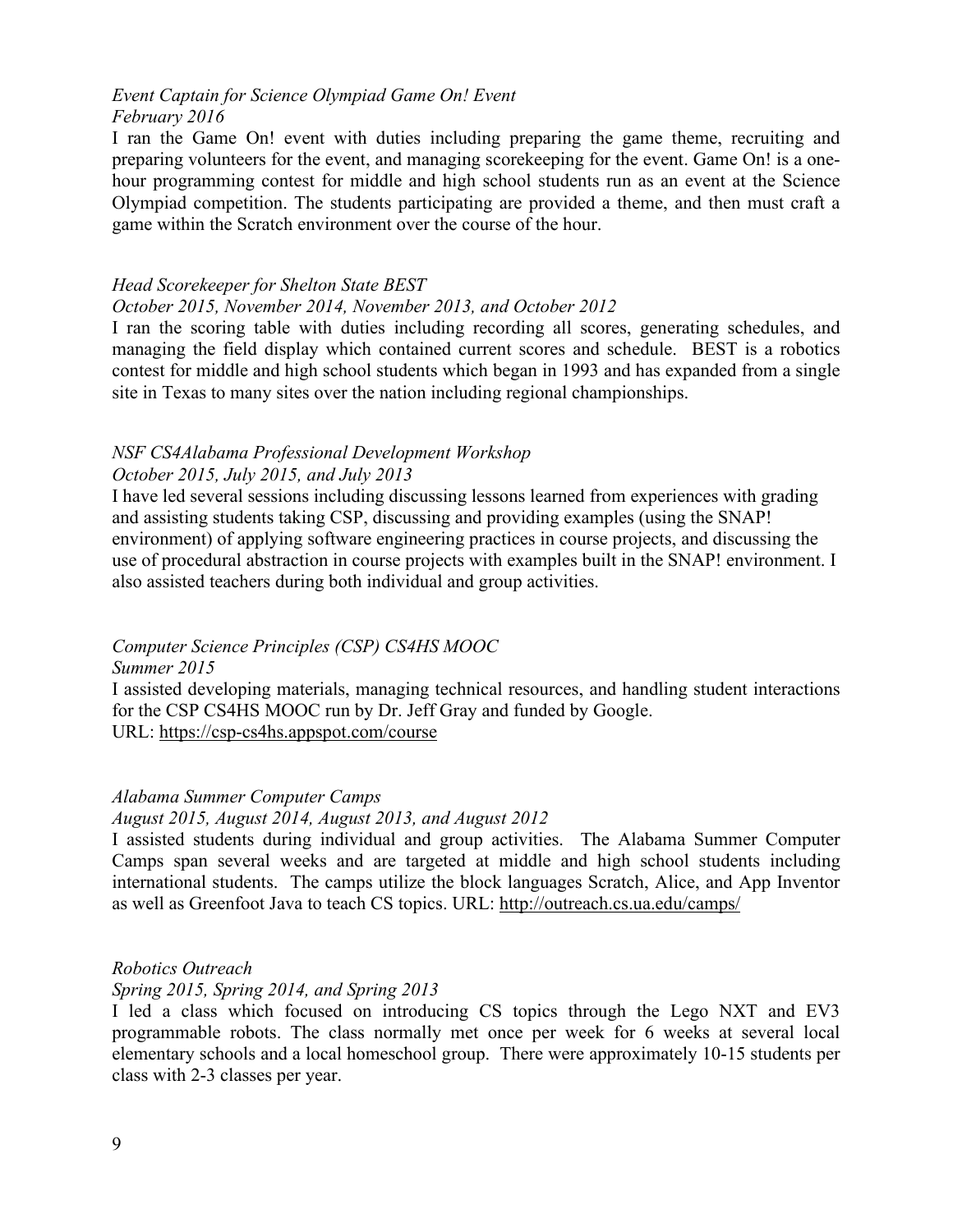#### *Google CS4HS Workshop July 2012*

I assisted teachers during both individual and group activities at the Google CS4HS workshop is a professional development workshop at the University of Alabama. The workshop spanned 2 days and aimed to introduce high school and middle school teachers to new environments and techniques for teaching CS at their school level.

#### *Tuscaloosa Magnet Middle School Robotics Club Spring 2012 and Fall 2011*

I was one of 3 instructors who taught approximately 20 students new topics and helped to manage teams during activities. The Robotics Club was established at Tuscaloosa Magnet Middle School to introduce Middle School students to CS topics through the use of LEGO Mindstorm robots.

### *Afterschool Outreach Program for Elementary Students Fall 2011, Spring 2011, and Fall 2010*

I planned activities for  $\sim$ 40 elementary children (1<sup>st</sup>-5<sup>th</sup> grade), supervised the activities on-site, and coordinated with Tuscaloosa's One Place to identify local elementary schools and schedule times for the activities. The outreach program focused on introducing elementary age children to CS topics and general computing skills through fun activities which utilized netbook computers. The outreach program was a part of the CS II course at the University of Alabama, CS 250: Programming II. Elementary students were mentored by undergraduate students from CS 250 who aided the elementary students in completing the activities.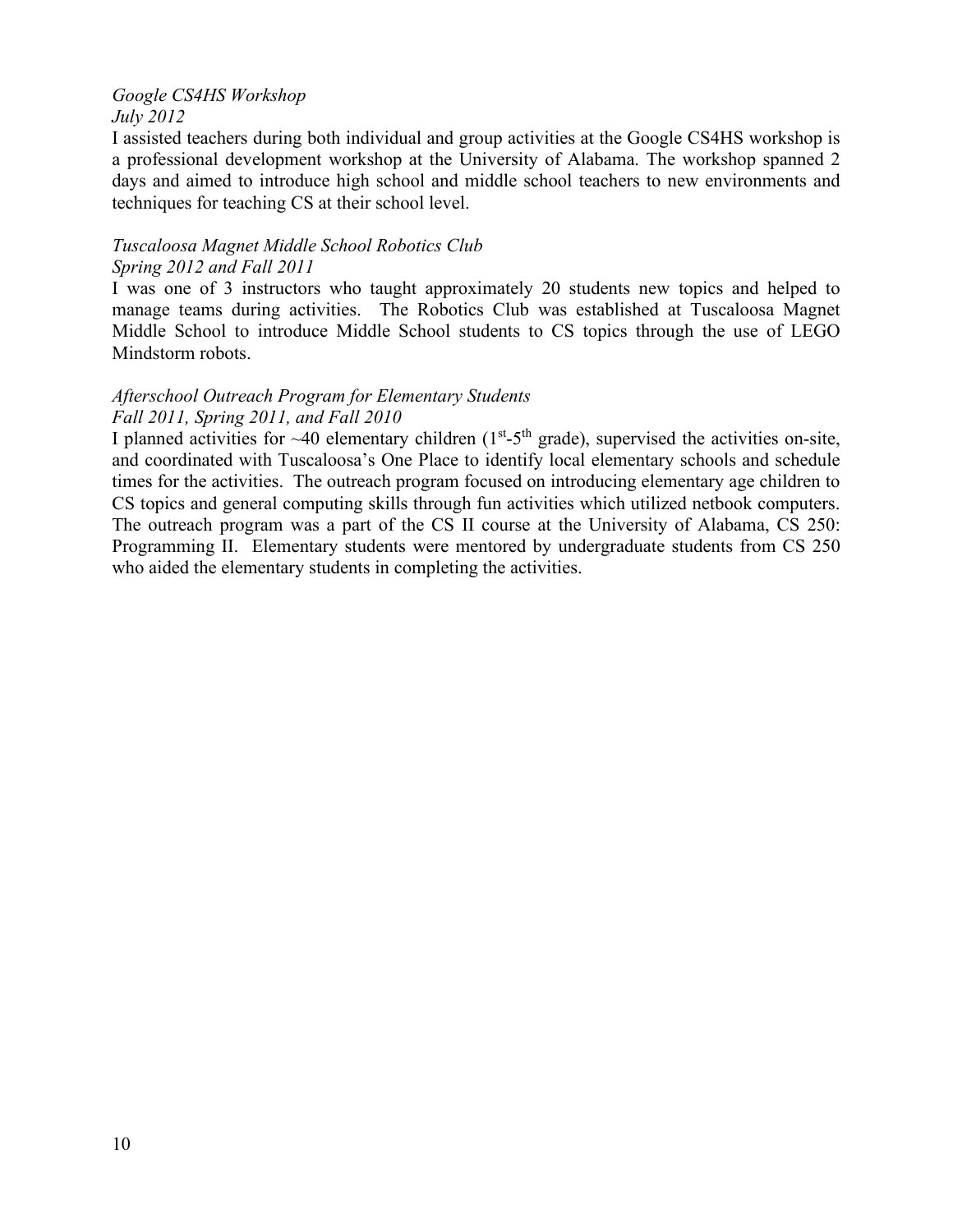# **Professional Service**

*Reviewer, International Journal on Software and Systems Modeling (SOSYM).*

*Reviewer, International Journal of Systems and Software (JSS).*

*Reviewer,* 52nd ACM Technical Symposium on Computer Science Education (SIGCSE) March 13th, 2021.

*Reviewer*, 51<sup>st</sup> ACM Technical Symposium on Computer Science Education (SIGCSE) March 11th, 2020. Portland, Oregon, USA

*Reviewer,* 50th ACM Technical Symposium on Computer Science Education (SIGCSE) March 2nd, 2019. Minneapolis, Minnesota, USA

*Reviewer*, Tools and Demos Track of ACM/IEEE 21<sup>st</sup> International Conference on Model-Driven Engineering, Languages, and Systems (MODELS), 2018. Copenhagen, Denmark

*Reviewer,* 2nd International Workshop on Debugging in Model-Driven Engineering (MDEBug@MODELS), 2018. Copenhagen, Denmark

*Reviewer*, 5<sup>th</sup> International Workshop on the Globalization of Modeling Languages at Model Driven Engineering Languages and Systems (GEMOC@MODELS), 2018. Copenhagen, Denmark

*Reviewer*, 4<sup>th</sup> International Workshop on Executable Modeling (EXE@MODELS), 2018. Copenhagen, Denmark

*Reviewer,* 49th ACM Technical Symposium on Computer Science Education (SIGCSE), 2018. Baltimore, MD, USA

*Co-editor,* Loli Burgueño, **Jonathan Corley**, Nelly Bencomo, Peter J. Clarke, Philippe Collet, Michalis Famelis, Sudipto Ghosh, Martin Gogolla, Joel Greenyer, Esther Guerra, Sahar Kokaly, Alfonso Pierantonio, Julia Rubin, Davide Di Ruscio "Proceedings of MODELS 2017 Satellite Event" CEUR Workshop Proceedings 2019, CEUR-WS.org 2017

*Reviewer*, 1<sup>st</sup> International Workshop on Debugging in Model-Driven Engineering (MDEBug@MODELS), 2017. Austin, TX, USA

*Reviewer*, 3<sup>rd</sup> International Workshop on Executable Modeling (EXE@MODELS), 2017. Austin, TX, USA

*Reviewer,* 4th International Workshop on the Globalization of Modeling Languages at Model Driven Engineering Languages and Systems (GEMOC@MODELS), 2017. Austin, TX, USA

*Reviewer,* 20th International Conference on Model Driven Engineering Languages and Systems (MODELS), 2017. Austin, TX, USA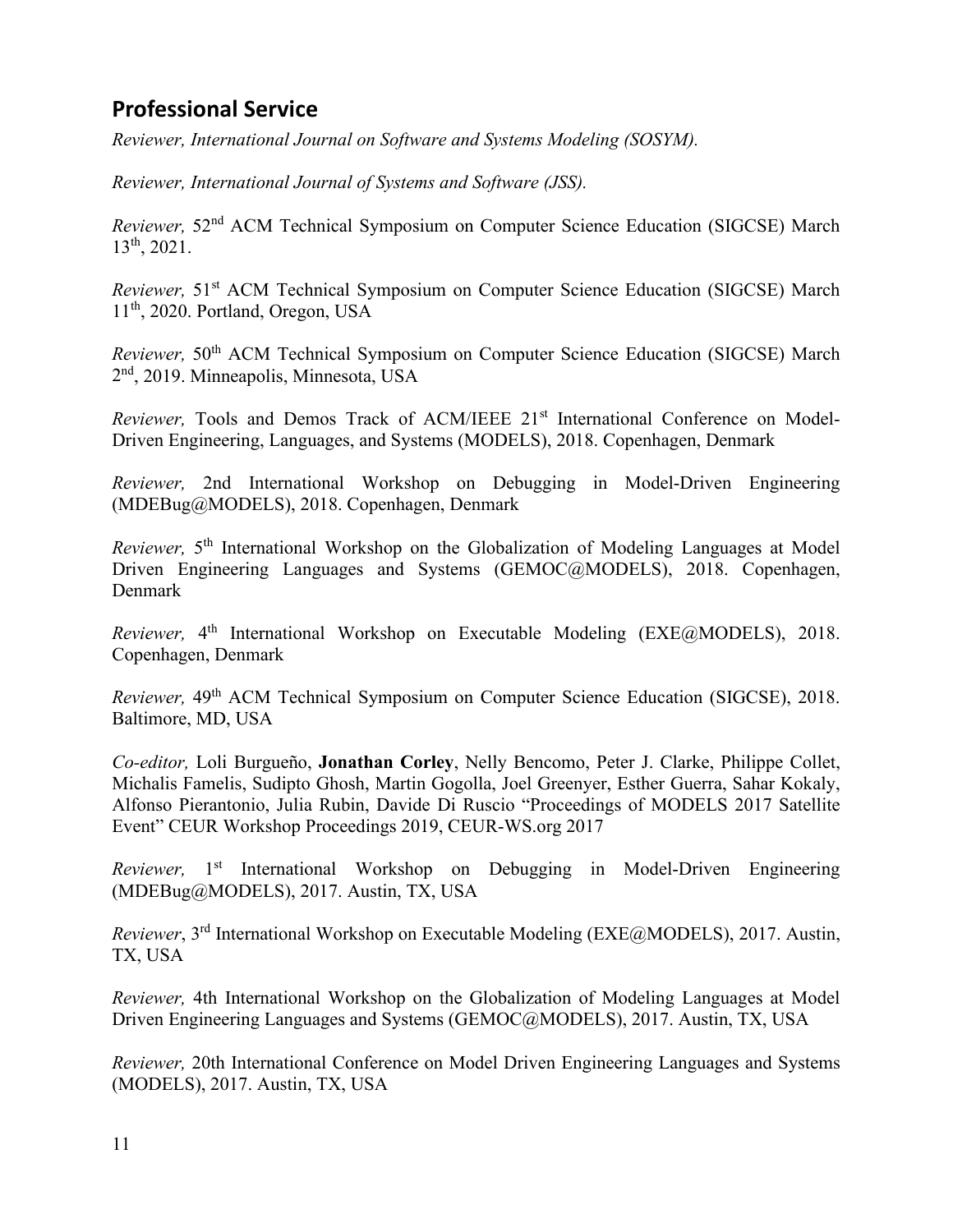*Publication Chair*, 20th International Conference on Model Driven Engineering Languages and Systems (MODELS), 2017. Austin, TX, USA

*Education Track Chair,* ACM Southeast Regional Conference (ACMSE), 2017. Atlanta, GA, USA

*Reviewer*, 48<sup>th</sup> ACM Technical Symposium on Computer Science Education (SIGCSE), 2017. Seattle, WA, USA

*Reviewer,* The 16th Workshop on Domain-Specific Modeling at Software, Programming Languages and Applications: Software for Humanity (DSM@SPLASH), 2016. Amsterdam, **Netherlands** 

*Reviewer,* 4th International Workshop on the Globalization of Modeling Languages at Model Driven Engineering Languages and Systems (GEMOC@MODELS), 2016. Saint-Malo, France

*Reviewer,* 25th International Conference on Software Engineering and Data Engineering (SEDE), 2016. Denver, CO, USA

*External Reviewer*, 9<sup>th</sup> International Conference on Model Transformation (ICMT), 2016. Vienna, Austria

*External Reviewer*, 12<sup>th</sup> European Conference on Modeling Foundations and Applications (ECMFA), 2016. Vienna, Austria

*External Reviewer,* 18th International Conference on Model Driven Engineering Languages and Systems (MODELS), 2015. Ottawa, Canada

*External Reviewer,* 8th International Conference on Software Language Engineering (SLE), 2015. Pittsburgh, PA, USA

*External Reviewer,* 14th International Conference on Generative Programming: Concepts and Experiences (GPCE), 2015. Pittsburgh, PA, USA

*External Reviewer*, 11<sup>th</sup> European Conference on Modeling Foundations and Applications (ECMFA), 2015. L'Aquila, Italy

*External Reviewer*,  $36<sup>th</sup>$  International Conference on Software Engineering (ICSE), 2014. Hyderabad, India

*Session Chair*, 14<sup>th</sup> Workshop on Domain-Specific Modeling at Software, Programming Languages and Applications: Software for Humanity (DSM@SPLASH), 2014. Portland, OR, USA

*External Reviewer*, 7<sup>th</sup> Transformation Tool Contest part of the Software Technologies: Applications and Foundations federated conferences (TTC@STAF), 2014. York, UK

*Student Volunteer*, 17<sup>th</sup> International Conference on Model Driven Engineering Languages and Systems (MODELS), 2014. Valencia, Spain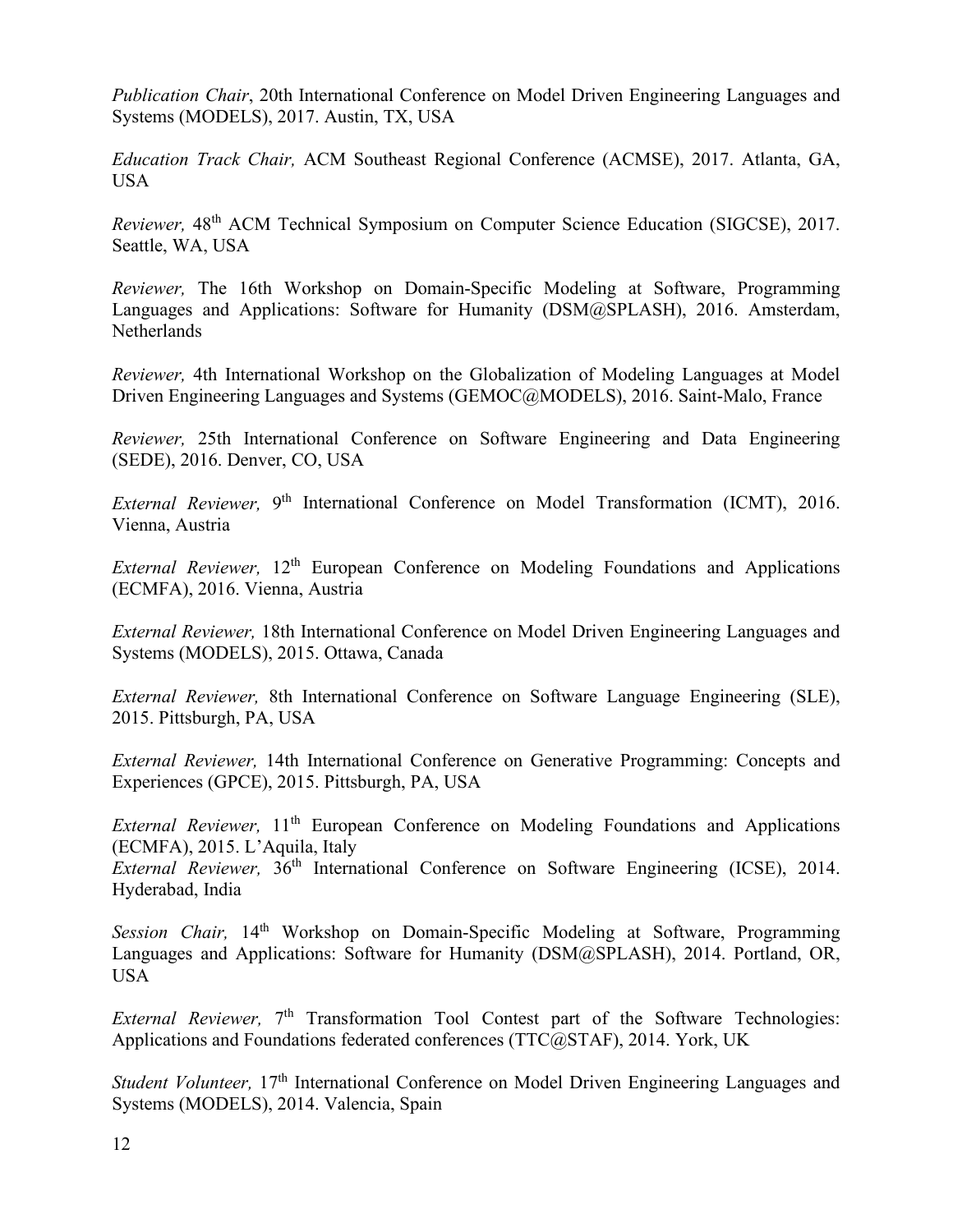*Reviewer*, Doctoral Symposium of the 17<sup>th</sup> International Conference on Model Driven Engineering Languages and Systems (MODELS), 2014. Valencia, Spain

*External Reviewer*, 17<sup>th</sup> International Conference on Model Driven Engineering Languages and Systems (MODELS), 2014. Valencia, Spain

*External Reviewer*, 13<sup>th</sup> International Conference on Generative Programming: Concepts and Experiences (GPCE), 2014. Västerås, Sweden

*External Reviewer*, 10<sup>th</sup> European Conference on Modeling Foundations and Applications (ECMFA), 2014. York, UK

*External Reviewer*, 7<sup>th</sup> International Conference on Model Transformation (ICMT), 2014. York, UK

*Student Volunteer*, 45<sup>th</sup> ACM Technical Symposium on Computer Science Education (SIGCSE). 2014. Atlanta, GA, USA

*Student Volunteer Chair, 16<sup>th</sup>* International Conference on Model Driven Engineering Languages and Systems (MODELS), 2013. Miami, FL, USA

*External Reviewer*, 6<sup>th</sup> International Conference on Software Language Engineering (SLE), 2013. Indianapolis, IN, USA

*External Reviewer,* IEEE Symposium on Visual Languages and Human-Centric Computing (VL/HCC), 2013. San Jose, CA, USA

*External Reviewer*, 6<sup>th</sup> International Conference on Model Transformation (ICMT), 2013. Budapest, Hungary

*External Reviewer*, 5<sup>th</sup> International Workshop on Modeling in Software Engineering (MiSE), 2013. San Francisco, CA, USA

*Reviewer,* 50<sup>th</sup> ACM Southeast Regional Conference (ACMSE), 2012. Tuscaloosa, AL, USA

*External Reviewer,* 3rd International Conference on Software Language Engineering (SLE), 2010. Eindhoven, The Netherlands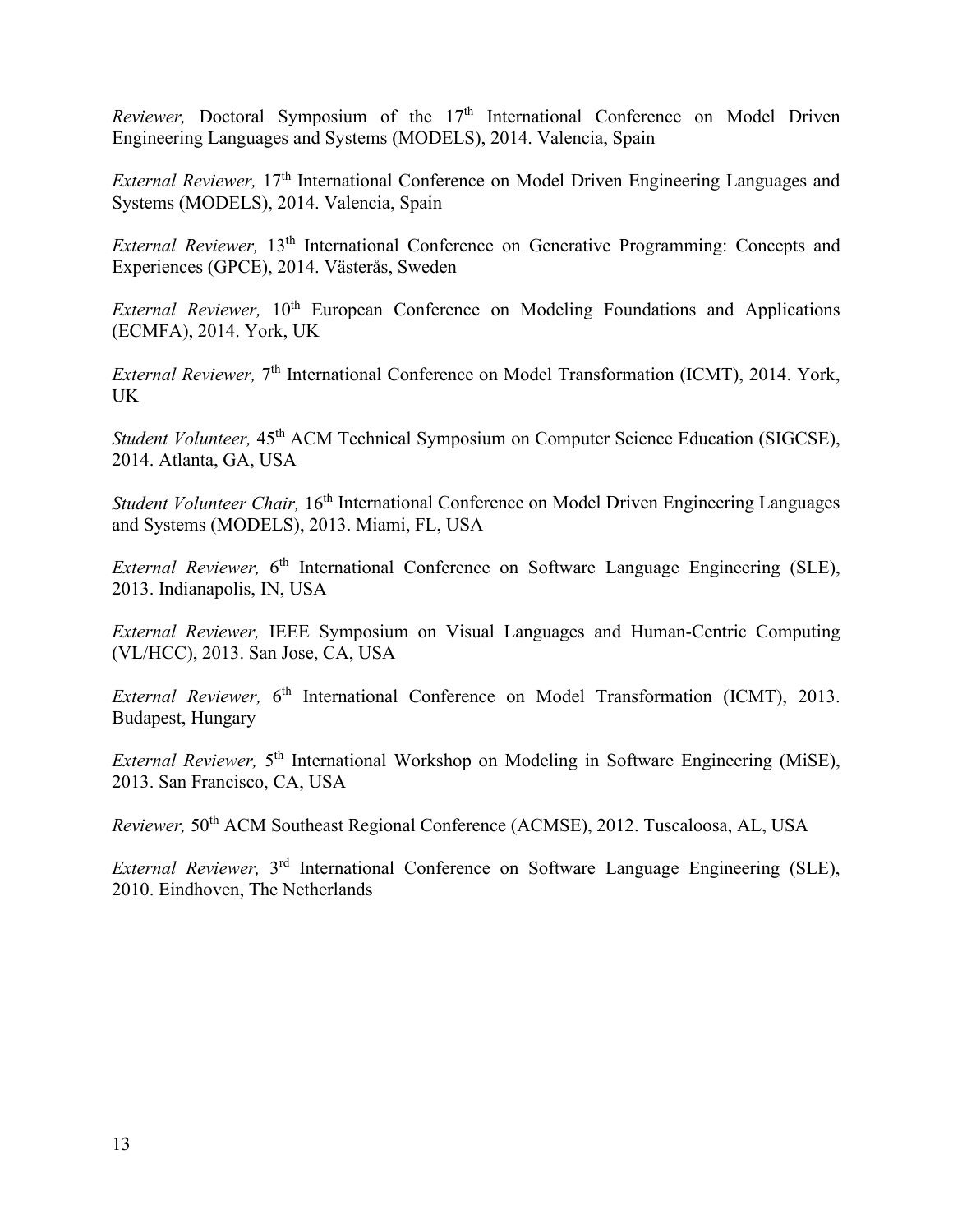# **University Service**

CS Program Curriculum Committee member – 2017-present

CS Program K12 Initiatives – 2020-present

Faculty Senate – CS Program representative – 2020-present

Faculty Senate – Institutional Planning Committee member – 2020-present

Department of Mathematics, Sciences, and Technology Structure Review Committee – Fall 2020

College of Arts, Culture, and Scientific Inquiry Teacher Education Committee – 2019-present

# **Funding and Support**

*Graduate Research Assistantship*, University of Alabama, August 2014-2016 NSF grant [\(NSF 1240944\)](http://www.nsf.gov/awardsearch/showAward?AWD_ID=1240944)

Graduate assistantship provided by *CS 10K: A Model for Statewide Deployment of CS Principles Courses*. My duties included assisting with curriculum development for the upcoming CS Principles AP course being developed by the college board for release in 2016; assisting and leading sessions during various professional development workshops for high school teachers; and assisting with developing materials, managing technical resources, and corresponding with participants in a professional development MOOC introducing CS Principles to HS teachers.

*Fellowship*, University of Alabama, August 2011-August 2014

Graduate Assistance in Areas of National Need [\(GAANN\)](http://www2.ed.gov/programs/gaann/index.html) is a prestigious fellowship, funded by the US Department of Education, awarded to individuals who have an outstanding academic record and intend to pursue a career in teaching and research. The fellowship includes tuition, monthly stipend, travel funds, and funds for a laptop.

*Student Volunteer SIGCSE 2014*, Supporting Registration for SIGCSE 2014 I was awarded full registration waiver for participating as a student volunteer at SIGCSE 2014.

#### *ACM SIGSOCT CAPS*, Supporting Travel to SPLASH 2014

I was awarded travel funding through CAPS program for graduate students to support travel to SPLASH 2014.

#### *ACM Student Research Competition (SRC)*, Supporting Travel to MODELS 2014

I was awarded travel funding through participating in the ACM SRC for graduate students supporting travel to MODELS 2014. I subsequently received the first place award in the graduate category for the ACM SRC at MODELS 2014.

*Student Volunteer*, Supporting Registration for MODELS 2014 and Satellite Events I was awarded full registration waiver for participating as a student volunteer at MODELS 2014. Registration included both main conference and satellite events (workshops and symposia).